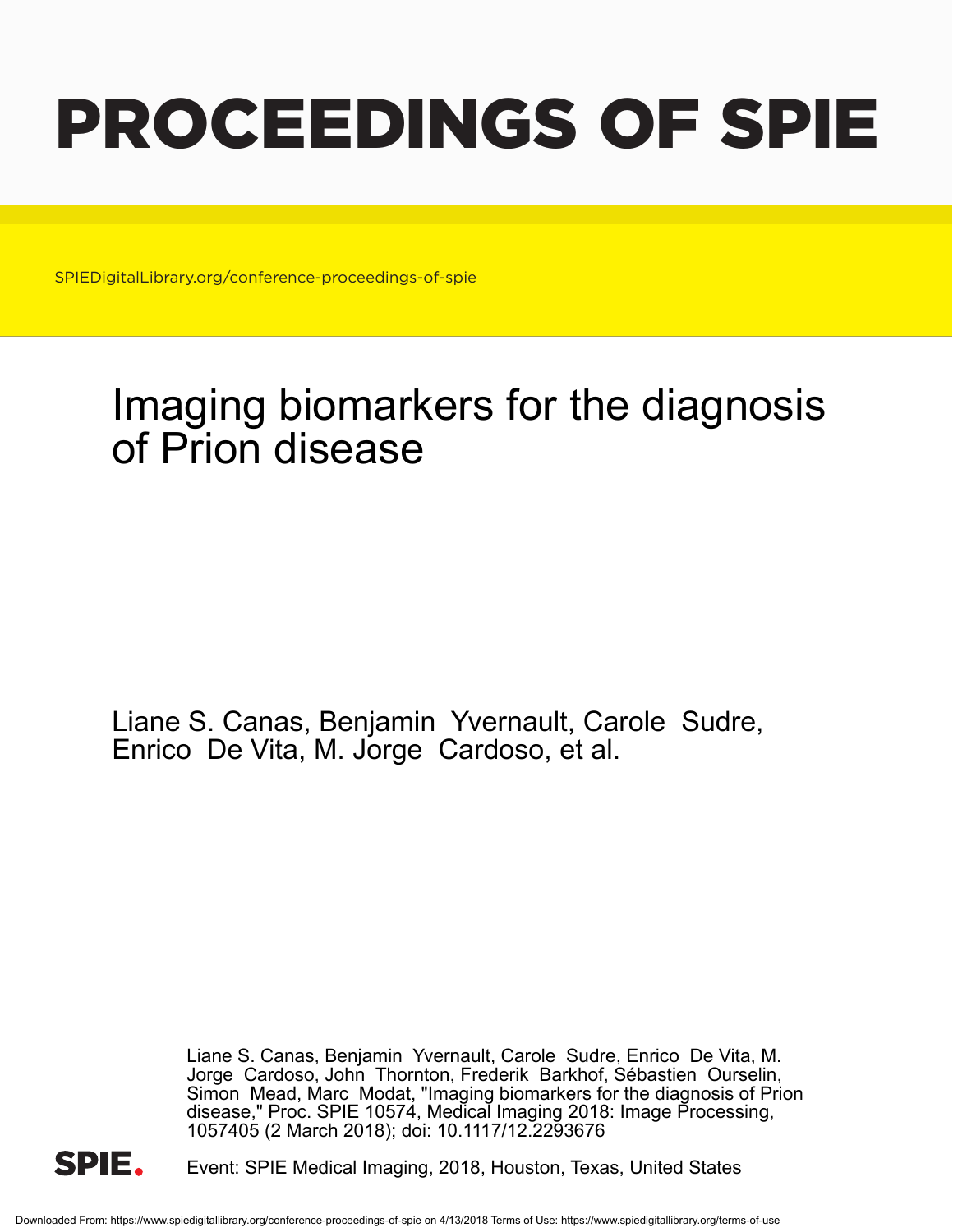### Imaging biomarkers for the diagnosis of Prion disease

Liane S Canas<sup>a\*</sup>, Benjamin Yvernault<sup>a</sup>, Carole Sudre<sup>a, b</sup>, Enrico De Vita<sup>c</sup>, M Jorge Cardoso<sup>a, b</sup>, John Thornton<sup>c</sup>, Frederik Barkhof<sup>a, d</sup>, Sébastien Ourselin<sup>a, b</sup>, Simon Mead<sup>e</sup>, and Marc Modata, b

<sup>a</sup>Translational Imaging Group, Centre for Medical Image Computing, University College London, London, UK

<sup>b</sup>Dementia Research Centre, UCL Institute of Neurology, London, UK <sup>c</sup>Lysholm Department of Neuroradiology, National Hospital for Neurology and Neurosurgery, London, UK

d Institute of Neurology, University College London, UK <sup>e</sup>MRC Prion Unit, Department of Neurodegenerative Disease, UCL Institute of Neurology, London, UK

#### ABSTRACT

Prion diseases are a group of progressive neurodegenerative conditions which cause cognitive impairment and neurological deficits. To date, there is no accurate measure that can be used to diagnose this illness, or to quantify the evolution of symptoms over time. Prion disease, due to its rarity, is in fact commonly mistaken for other types of dementia. A robust tool to diagnose and quantify the progression of the disease is key as it would lead to more appropriately timed clinical trials, and thereby improve patients' quality of life.

The approaches used to study other types of neurodegenerative diseases are not satisfactory to capture the progression of human form of Prion disease. This is due to the large heterogeneity of phenotypes of Prion disease and to the lack of consistent geometrical pattern of disease progression.

In this paper, we aim to identify and select imaging biomarkers that are relevant for the diagnostic on Prion disease. We extract features from magnetic resonance imaging data and use genetic and demographic information from a cohort affected by genetic forms of the disease. The proposed framework consists of a multi-modal subjectspecific feature extraction step, followed by a Gaussian Process classifier used to calculate the probability of a subject to be diagnosed with Prion disease. We show that the proposed method improves the characterisation of Prion disease.

Keywords: Prion diseases, Creutzfeldt-Jakob disease, Imaging biomarkers, Diagnosis, Prognosis

#### 1. DESCRIPTION OF PURPOSE

Prion diseases are a group of progressive neurodegenerative conditions which cause cognitive impairment and neurological deficits. The human form of prion disease can be separated in three forms: sporadic, acquired and inherited. The most common human form is the Creutzfeldt-Jakob disease  $(CJD)$ .<sup>1</sup> All cases of CJD are characterised by a high rate of progression: the expected time of survival after diagnosis is typically less that 12 months from diagnosis.<sup>2</sup> The inherited human form of Prion disease (IPD) occurs as a result of one of more than 30 mutations in the prion protein gene (PRNP), hence conferring various phenotypes to the disease, yielding to high heterogeneity. Variablity has also been reported among affected individuals within families carrying the same mutation.<sup>3,4</sup>

Due to the heterogeneity of observed phenotypes, the clinical diagnosis of CJD is a challenging task while the patient is alive, particularly in the earlier stages of the disease.<sup>1</sup> In practice, some cases of CJD are routinely mistaken for other common forms of dementia, which results in CJD being under diagnosed.<sup>5</sup> In the clinic, the

Medical Imaging 2018: Image Processing, edited by Elsa D. Angelini, Bennett A. Landman, Proc. of SPIE Vol. 10574, 1057405 · © 2018 SPIE · CCC code: 1605-7422/18/\$18 · doi: 10.1117/12.2293676

<sup>\*</sup> Further author information: liane.canas.15@ucl.ac.uk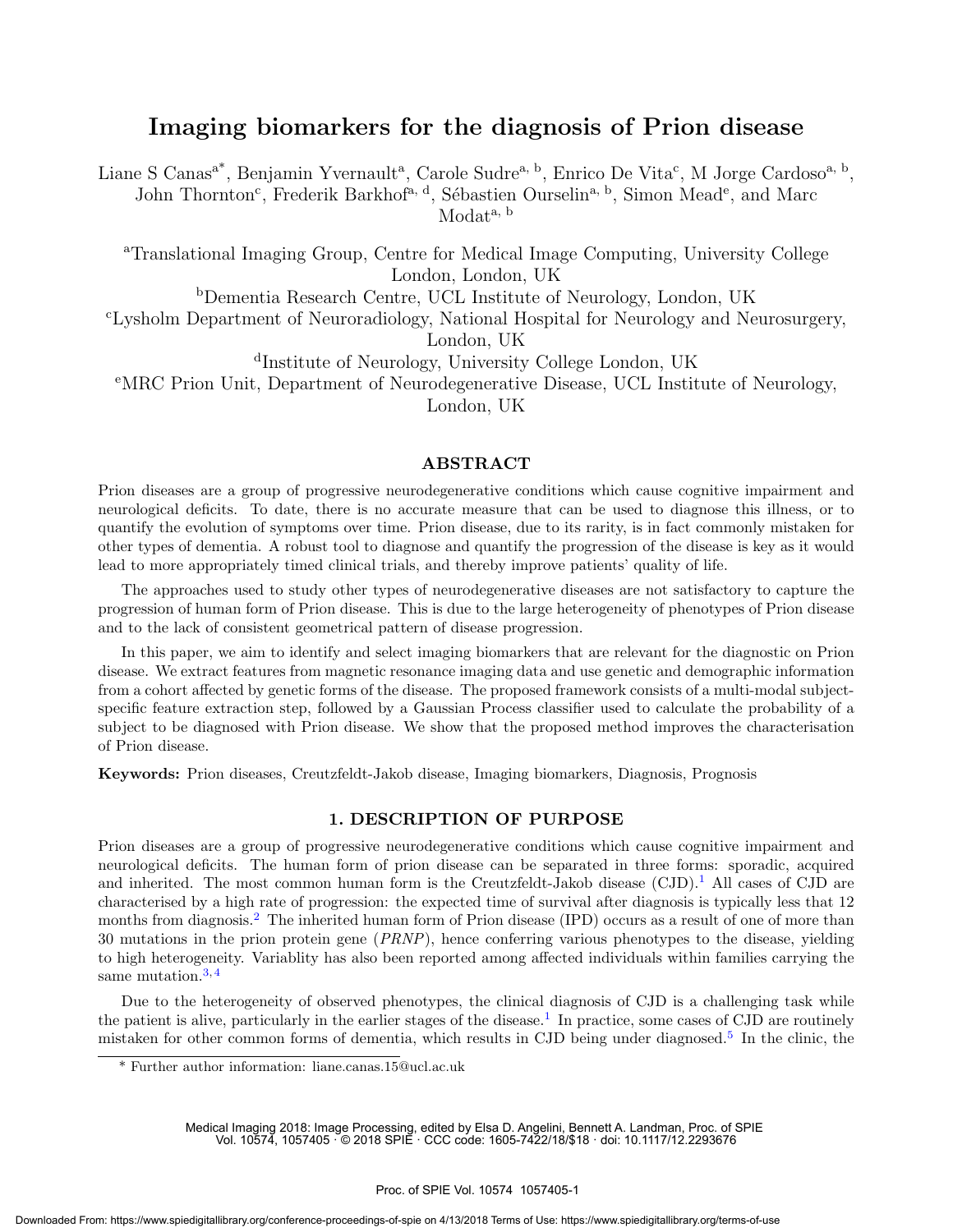

Figure 1. Graphical representation of the framework. K is result of the addition of kernels correspondent to each MRI modality.  $f$  denotes the latent function, whereas  $y$  is the values predicted by using the estimated latent function. The subscripts  $i$  denote sampled latent values for each point to a maximum of  $N$  data points.  $M$  is the model selected and used to estimate  $y_i$  predictions of j observation given a set of features  $\mathbf{X}_i$ .

diagnostic of CJD relies on the visual read of Magnetic Resonance Imaging (MRI) scans, as they present signal abnormalities such as hyperintensities in FLAIR and DWI images. $6,7$ 

To this date, a definite diagnosis of CJD is only possible *post mortem* (brain autopsy).<sup>1</sup> The lack of quantitative biomarkers, as well as the difficulty to accurately identify the onset of the disease and the fast rate of progression of CJD, have limited the clinical understanding of the progression of CJD<sup>5,8</sup> and the development of automated tool for diagnostic and prognosis.

In an attempt to overcome the aforementioned issues, research is directed towards identifying the right biomarkers that characterise and discriminate the illness. If successful, an accurate knowledge of the disease progression steps and the anticipation of symptoms will allow more suitable clinical trials as well as better care of the patients' symptoms.

The proposed framework aims to (i) extract quantitative imaging biomarkers from MR images and (ii) show that those are fit for the diagnosis of CJD in its early stages. We also evaluate the advantages of using a Gaussian Process classifier (GP) to explain the interactions between several imaging biomarkers extracted from different MRI pulse-sequences.

#### 2. METHODS

Our approach, graphically represented in figure 1, is composed of three main sections: (1) feature extraction followed by feature selection, (2) model training – estimation of the hyperparameters associated to the covariance kernel functions defined for the modalities under consideration –, and (3) subjects diagnostic.

#### 2.1 Features Extraction and Selection

We considered two types of features, referred to in this paper as volumetric and intensity-based features.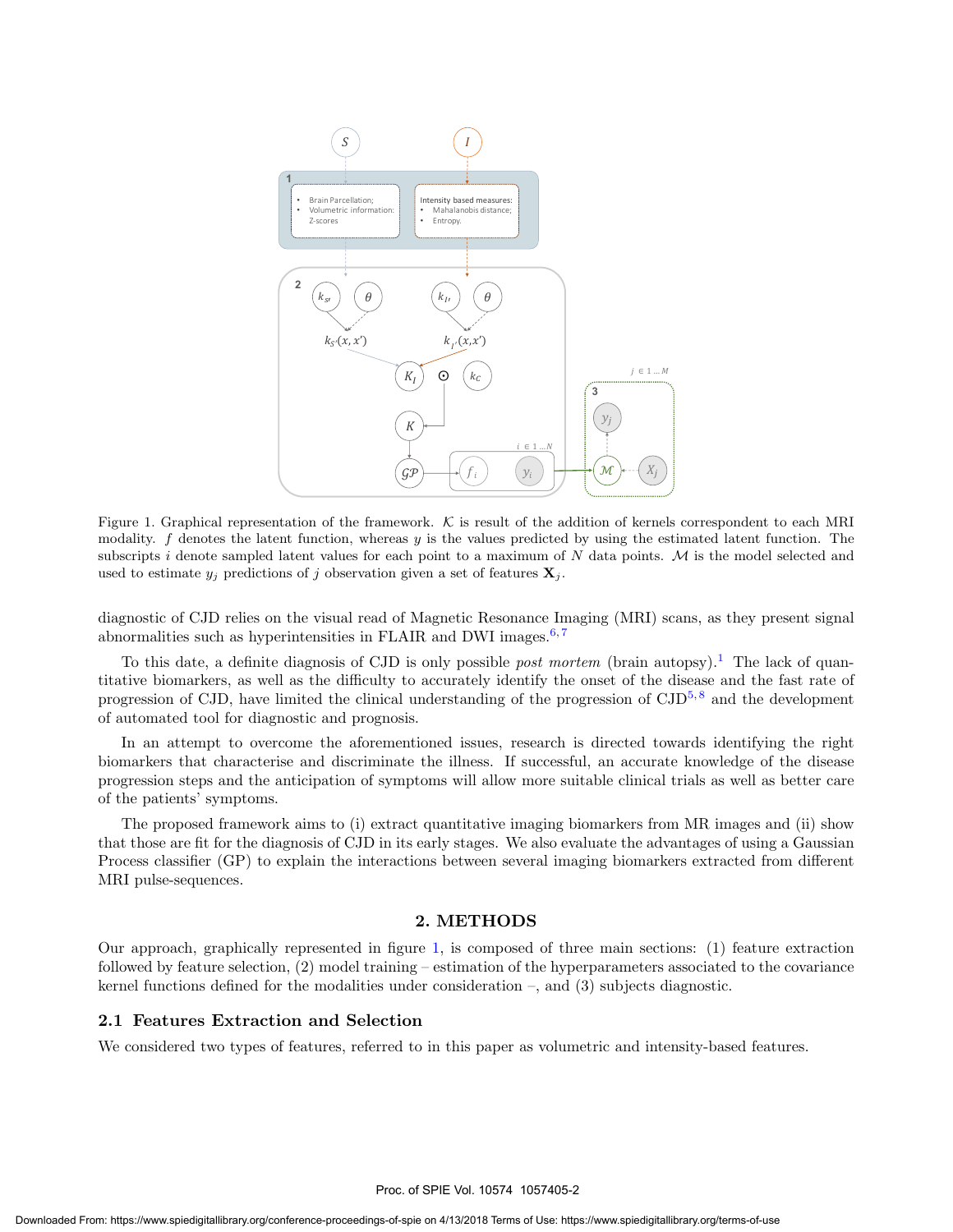#### 2.1.1 Features Extraction

Volumetric features were extracted from T1-weighted MRI scans (T1w) using the Geodesical Information Flows<sup>9</sup> (GIF) algorithm. In brief, using multi-atlas segmentation propagation, GIF parcellates the brain into multiple regions of interest. From the obtained parcellation, a volumetric information is obtained for each individual brain region. To compensate for inter-subject normal variability, we regress the impact of volumetric confounding effects, such as age and total intracranial volume (TIV).

Intensity-based features were extracted from FLAIR images in order to rely on the same information that is used when doing a visual read in clinical practice. Indeed, we here aimed at automatically identifying regions of the brain that are affected by signal abnormality induced by  $\text{CJD}$ .<sup>10</sup> We use a Gaussian Mixture Model (GMM) approach to model the intensities of the FLAIR scans. Using the Bayesian Model Selection algorithm  $(BaMoS),<sup>11</sup>$  we segmented the normal and abnormal appearing tissue types (grey matter and white matter). Assuming that CJD does not cause lesions in the white matter tissue, we computed the Mahalanobis distance between the normal appearing white matter intensity distribution and the grey matter intensities for each region of interest as defined by GIF. We use the Mahalanobis distance enabled to compensate for possible variation in acquisition protocol since only the normal appearing white matter was used to normalise the distance. The median Mahalanobis distance per brain region of interest was used as a features with the assumption that the larger the amount of hyper-intensity in a given region of interest, the larger the distance.

The resulting features extracted from MR images are illustrated in Figure 2.



Figure 2. Imaging biomarkers extracted from the MR images. Left: Brain regions extracted using GIF [5]. Right: Mahalanobis distance between GM and WM computed per voxel. Higher values of Mahalanobis distance are represented by the red colour, whereas lower values are yellow.

#### 2.1.2 Features Selection

In the literature, common approaches for classification usually rely on a consistent set of features across subjects. This can be done since most neurodegenerative diseases follow a common geometrical pattern across subjects and across time. However, these methods cannot be applied to CJD due to the high heterogeneity of the disease, where there is no consistent spatial pattern of disease progression.

We here hypothese that the disease does not follow a geometrical pattern but instead that imaging biomarkers can become abnormal in any location in the brain. The quantity of abnormality rather than its location is thus use to quantify the progression of the disease. To characterise the amount of abnormality of signal (volume or intensity), we convert the aforementioned volumetric and intensity features into z-scores by comparison with measurements obtained from a population of healthy subjects. The z-score values are then ranked per pulsesequence (structural, FLAIR) and only the highest values for each sequence are considered for subsequent learning and inference stages. As a consequence, only regions of the brain that most differ from the healthy control sample are kept for each subject, and the resulting sets of features are patient-specific.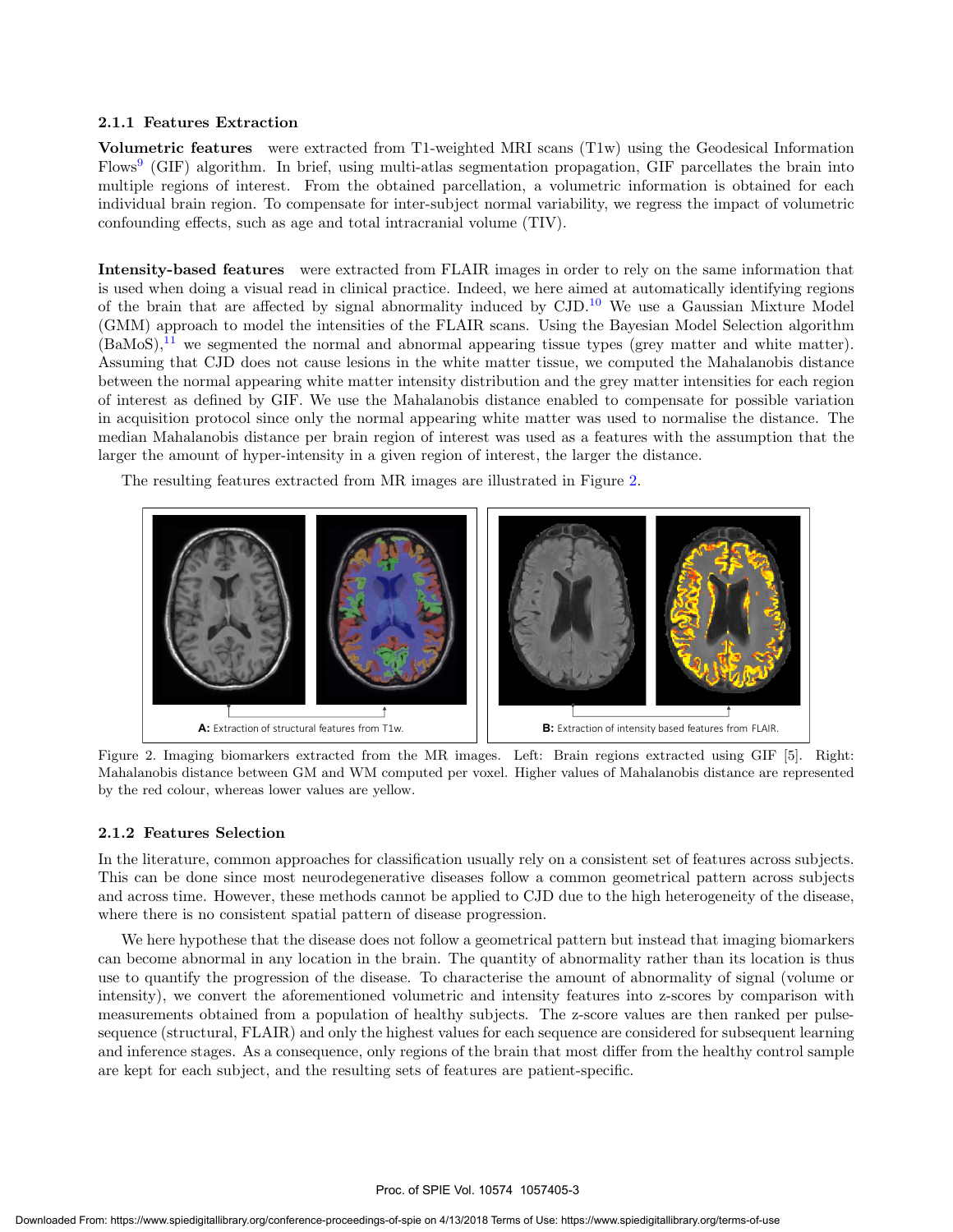#### 2.2 Model learning

Assuming that the inter-modality relationship can be modelled as a multi-task paradigm—a contribution of independent functions that explain the biomarkers progression—we implemented an Additive Gaussian process to perform the diagnosis of the subjects.

We implemented a non-parametric kernel-based model as follow:

$$
\mathcal{M}: y = f(X) + \varepsilon, \ f \sim \mathcal{GP}(\mu_f; K + I\sigma_f), \ \varepsilon \sim \mathcal{N}(\mu_{\varepsilon}; \sigma)
$$

This model was used to infer the subjects status, y, given a set of biomarkers  $\mathbf{X} \in \mathcal{X}$  features space, composed of the volumetric and intensity-based features extracted from T1w and FLAIR images respectively.

The function  $f$  describes the variance of the features, which explains the response variable  $y$ . By implementing a GP with  $\mu_f = 0$  and covariance kernel function K, we determine the pattern of the inductive generalization of the features under consideration. We use an addition of two linear logistic kernel functions to describe the evolution of the biomarkers between the two states of the disease: 0 – healthy control, 1 – symptomatic subjects. Further, the estimation of  $\hat{y}_{i,b}$  requires to find the best hyperparameters of each kernel. The hyperparameters θ of the kernel functions are estimated via the maximisation of the marginal likelihood of the model,  $p(y|X, θ)$ , as described in equation 1; i.e., the marginalisation over the kernel parameters is performed by maximum  $\alpha$ posteriori algorithm (MAP), and that the hyperparameters  $\theta$  are estimated by bootstrapping.

$$
\{\hat{\theta}, \hat{\sigma}\} = \operatorname{argmax}_{\sigma, \theta} p(\theta, \sigma | \mathcal{M}) = \operatorname{argmin}_{\sigma, \theta} [-\log p(\mathcal{M} | \theta, \sigma) + \log p(\theta, \sigma)] \tag{1}
$$

Note that our model also accounts for the individualised pattern of each genetic mutation of the genetic form of CJD. In order to reduce the bias introduced by the high number of genetic mutations, we group the subjects in three clusters according to the rate of disease progression associated with each mutation. This information is included in our model using a third kernel matrix,  $K_c$ . The matrix  $K_I$ , which encodes the imaging biomarker, is obtained by the addition of the two kernel matrices computed individually using the information extracted from the two MR modalities. The final matrix  $K$  considered in the GP model results from the Hadamard product,  $K_c \odot K_I$ .

Finally, the classification of a new subject is given by the features extracted from section 2.1 and the model estimated in section 2.2 of this paper. Using Bayes theorem we predicted the probability of a subject to be either symptomatic or asymptomatic given the class-conditional distributions  $p(X|y)$  for  $y = 0, 1$ , where 0 denotes the asymptomatic or healthy controls and 1 denotes the symptomatic subjects.

#### 3. RESULTS

We extracted volumetric and intensity-based biomarkers from a dataset that embeds multiple patient subgroups: healthy controls, asymptomatic, converter and symptomatic subjects. The asymptomatic are defined as subjects who are carrying a genetic variant of the disease but do not manifest any clinical symptoms yet. The converter subjects are those that start exhibiting clinical symptom within a year after the MRI acquisition. The symptomatic subjects are those who have been scanned after the clinical onset of the disease. They consist of subjects with the sporadic and the inherited form of the disease.

Figure 3, top, shows that the volumetric features provide a good differentiation between the subgroups and that the level of abnormality increases as the disease progress over time.

To evaluate the reliability of the features extracted to characterise CJD, we classified the symptomatic subjects using clinical and imaging data of a Prion diseases dataset that includes the baseline scans for both symptomatic and asymptomatic subjects. For the classification purposes, we exclude the sporadic CJD patients from our sample, due to the fact that these patients do not carry a genetic mutation, and the clinical manifestations of CJD progress faster when compared with inherited Prion disease patients. Therefore, our sample consists of 25 controls, 18 symptomatic subjects and 33 asymptomatic.

We divided our sample in to two sub-samples: a training set that corresponds to 70% of the symptomatic, asymptomatic and controls and the testing set that comprises of the remaining 30%. In the current experimental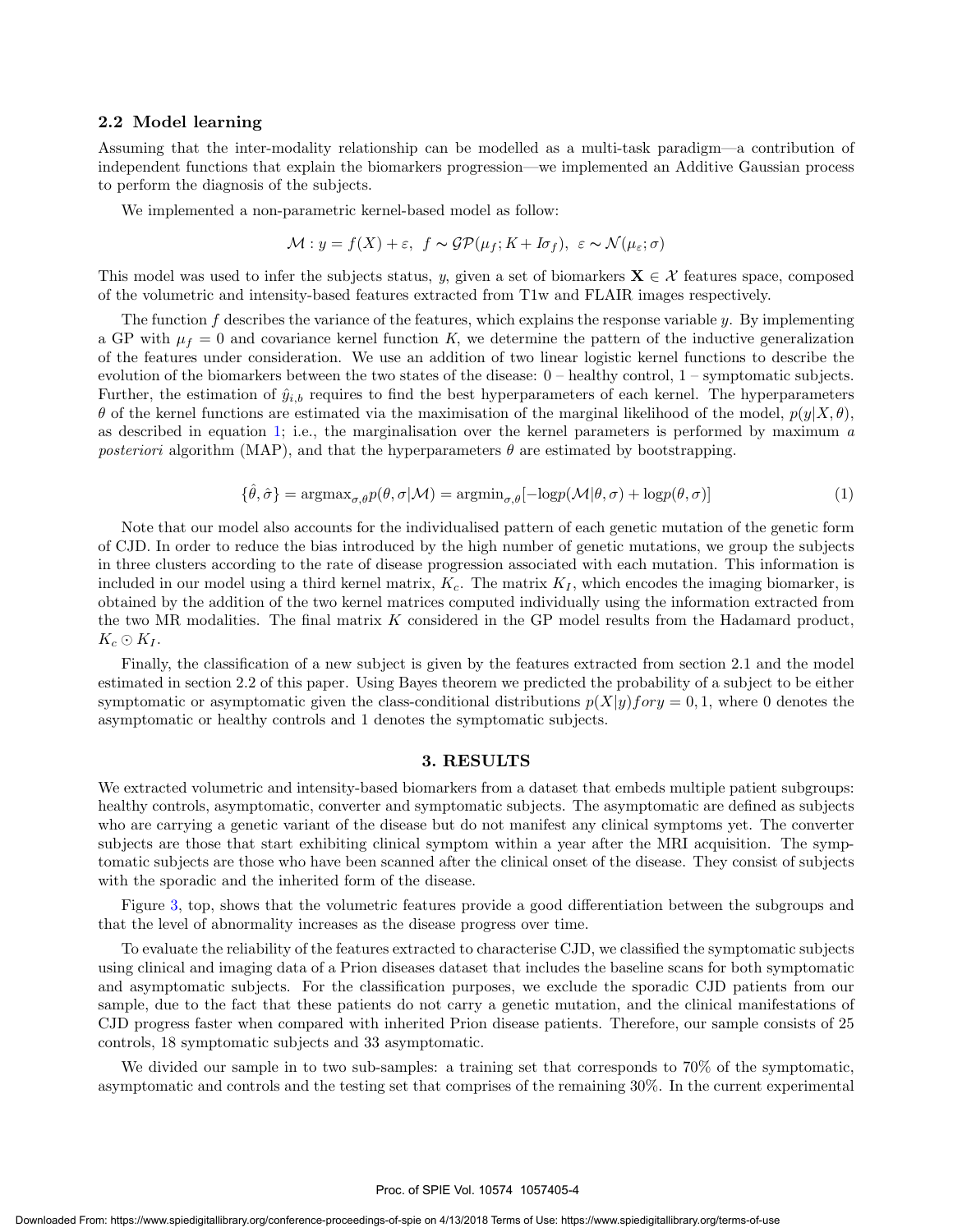

Figure 3. Imaging biomarkers used as features in the model.  $A -$ Volumetric features extracted from the T1w images. The 10 most abnormal brain region per subject are selected as features. B – Example of the intensity based features used in the model. The healthy control scan (left) shows a reduced number of hyperintensities the cortical grey matter when compared with a inherited CJD patient (right). The red arrows identify some of the lesions in the cortical grey matter.

set up we define as controls the asymptomatic subjects. Due to the relatively small sample size of our dataset, we employed a 10-fold cross-validation, and the mean accuracy was used to evaluate the model. We also ran our analysis with a logistic regression (LR) approach to assess the added value of using a GP.

Results show, in table 1, that the biomarkers extracted from T1w and FLAIR images have the potential to be used as features in a model developed to classify subjects with CJD. Using respectively GP and LR for classification, the subjects were correctly classified with 86% and 79% of accuracy. The results suggest that the proposed GP is more accurate for diagnosis; although, it has shown lower sensitivity in the identification of symptomatic subjects among healthy controls.

Table 1. Evaluation of the two methods used to diagnose CJD using the framework design to extract and select meaningful biomarkers from MRI modalities. We compare the results obtained using Logistic Regression (LR) and Gaussian Process (GP).

|     | Approach Balanced Accuracy Recall F1 Score |             |  |
|-----|--------------------------------------------|-------------|--|
| LR. | 0.787                                      | 0.914 0.903 |  |
| GP. | 0.860                                      | 0.812 0.798 |  |